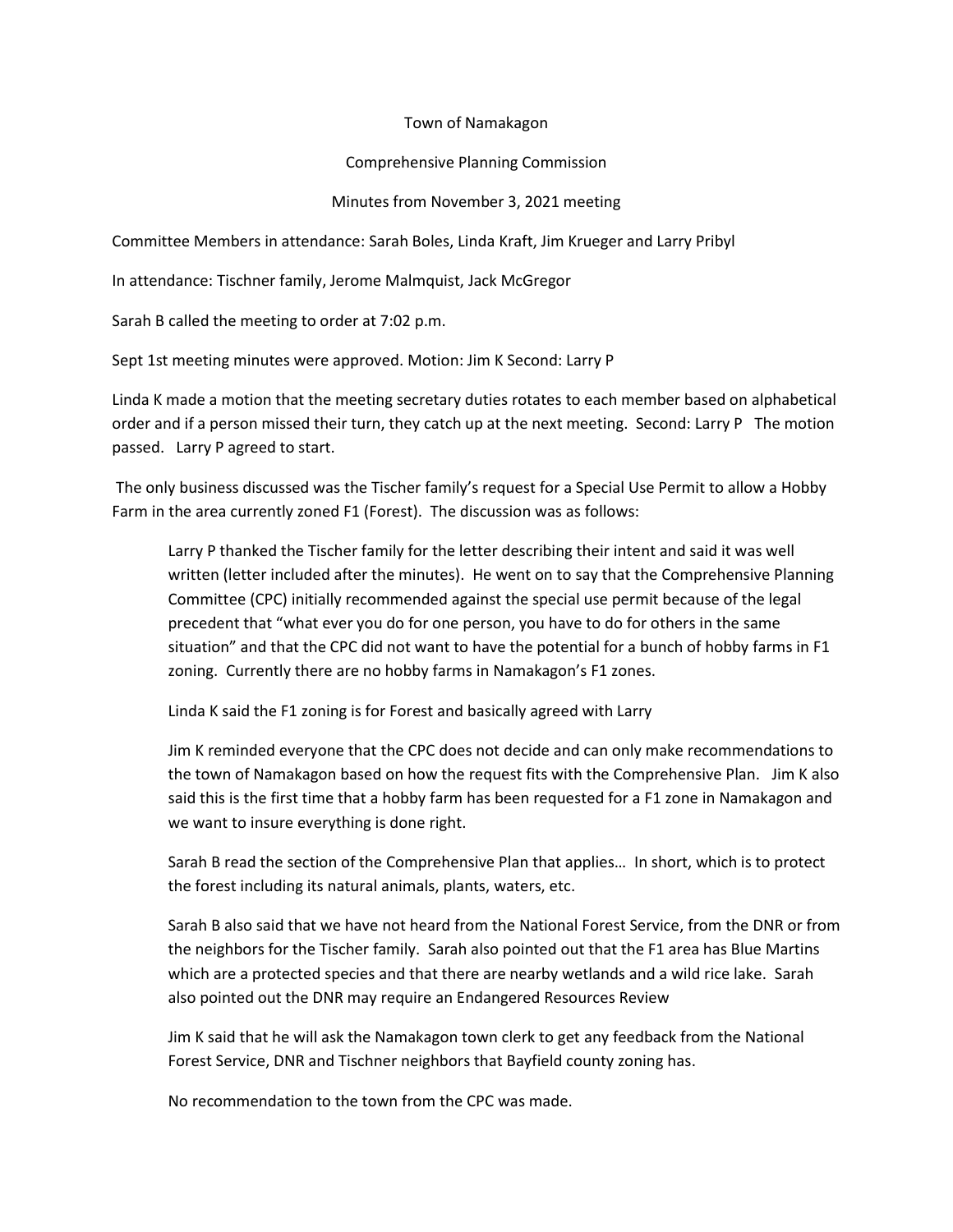Jim K made a motion that: If the National Forest Service has a positive response with no objection to the Special Permit and a positive response from the DNR does not require and Endangered Resources Review or if it does require a review and the review says the Special Permit is okay and that the Tischner neighbors have no objection and the Special Permit has the limitations as listed in the Tischner letter plus as stated by the Tischner's at the meeting that the fencing will be inside the property, not at the property lines, that the fence will also be underground and that any needed area will be covered to protect predators from dropping in from overhead and that predators would be trapped and released and that trees will not be removed to clear pastures. Then the CPC would communicate to the Town of Namakagon that while not supportive of the Tischner Special Use Permit it would not object to it as violating the Comprehensive Plan. Second Sarah B Motion passed.

Jim K said nothing new to report from Town of Namakagon meetings

No public comments or new business was brought up

Next scheduled meeting if needed is Wednesday December 1st at 7:00 p.m. at the Namakagon Town Hall

Meeting adjourned at 8:07 p.m. Motion: Jim K Second: Linda K

Minutes respectfully submitted by Larry P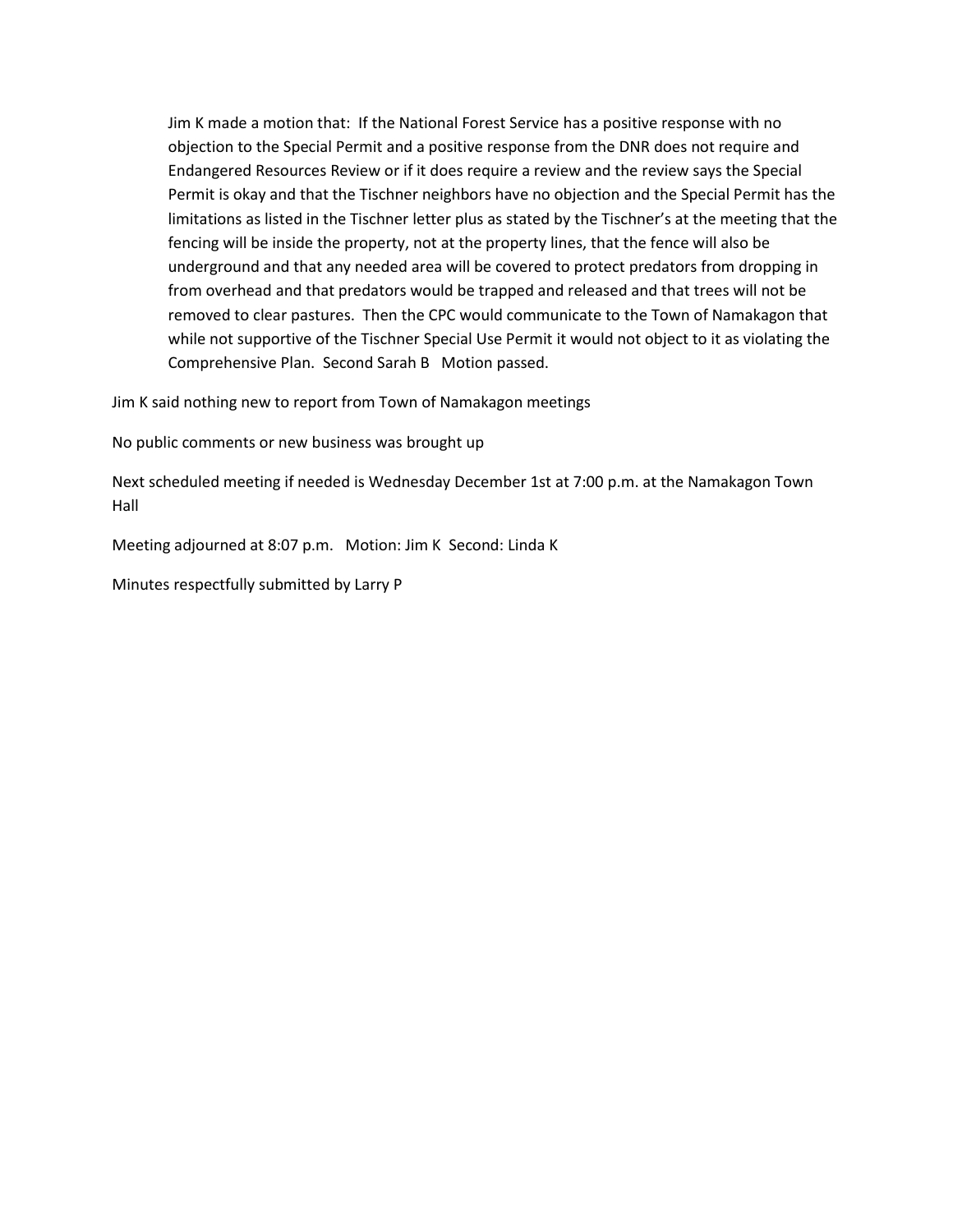From: Jessica Tischer <horsey\_chick81@hotmail.com> **Sent:** Monday, October 25, 2021 3:22 PM **To:** namakagon@cheqnet.net **Subject:** Tischer land use permit u

To whom it may concern:

We are seeking a permit to have animals on our property to better our family's life. We value teaching our children how to take responsibility for their health. A big part of that is consuming heathy, organic meat and we feel that a great way to teach that is to have them be part of raising their own food.

The animals that we are desiring to have are animals that we've raised in the past and are wanting to raise again. We strongly desire a dairy cow and to have dairy we must have 1 calf a year which would then be our meat cow. So we would only have 2 cows at a time. In addition, we would like the option to have ducks, geese, chickens, turkeys, sheep, pigs, and goats. Those animals would be rotated for a variety of meat so we wouldn't have them all at the same time nor all every year. They are only for our family's consumption. We only like to keep meat for one year, so we would only be raising enough animals that our family could consume in one year.

We also value a high quality, organic compost. So, all of the manure would be put into our compost pile. When it is fully composted, we would then use it for gardening, planting trees, and flower beds. Our property is not close to any wetland and our property is dry.

As responsible animal owners, we take the safety of our animals very seriously. We do not want our animals to be attacked by a predator because then our animals would suffer. It also is in our best interest to preserve the health of our animals because they are a large investment that we are depending on to fill our fridge and freezer. We understand that we live in an area that has predators. That is why we will be taking a multi step process to keep the predators away.

- 1. A 6' tall perimeter fence. This will consist of barbed wire every 3" starting 3" above the ground and going all the way to the top of the fence. Also, there will be several strands of electrified wire on this perimeter fence.
- 2. A multiple strand Electric fence surrounding the area that the animals are kept (pasture).
- 3. A guardian sheep dog(s) either inside the 6' tall perimeter fence or within the actual fence that is containing the animals. These dogs are very large and live outside with the farm animals. It is their instinct to keep predators away from the farm animals by being awake at night, pacing the fence, and barking if they sense a predator. We have heard great things about this breed of dogs and their ability to keep predates away.

We value the area that we live in and love living surrounded by the national forest and all its wildlife. We feel strongly that we can raise our own organic meat while also keeping the forest animals safe. Thank you for your consideration.